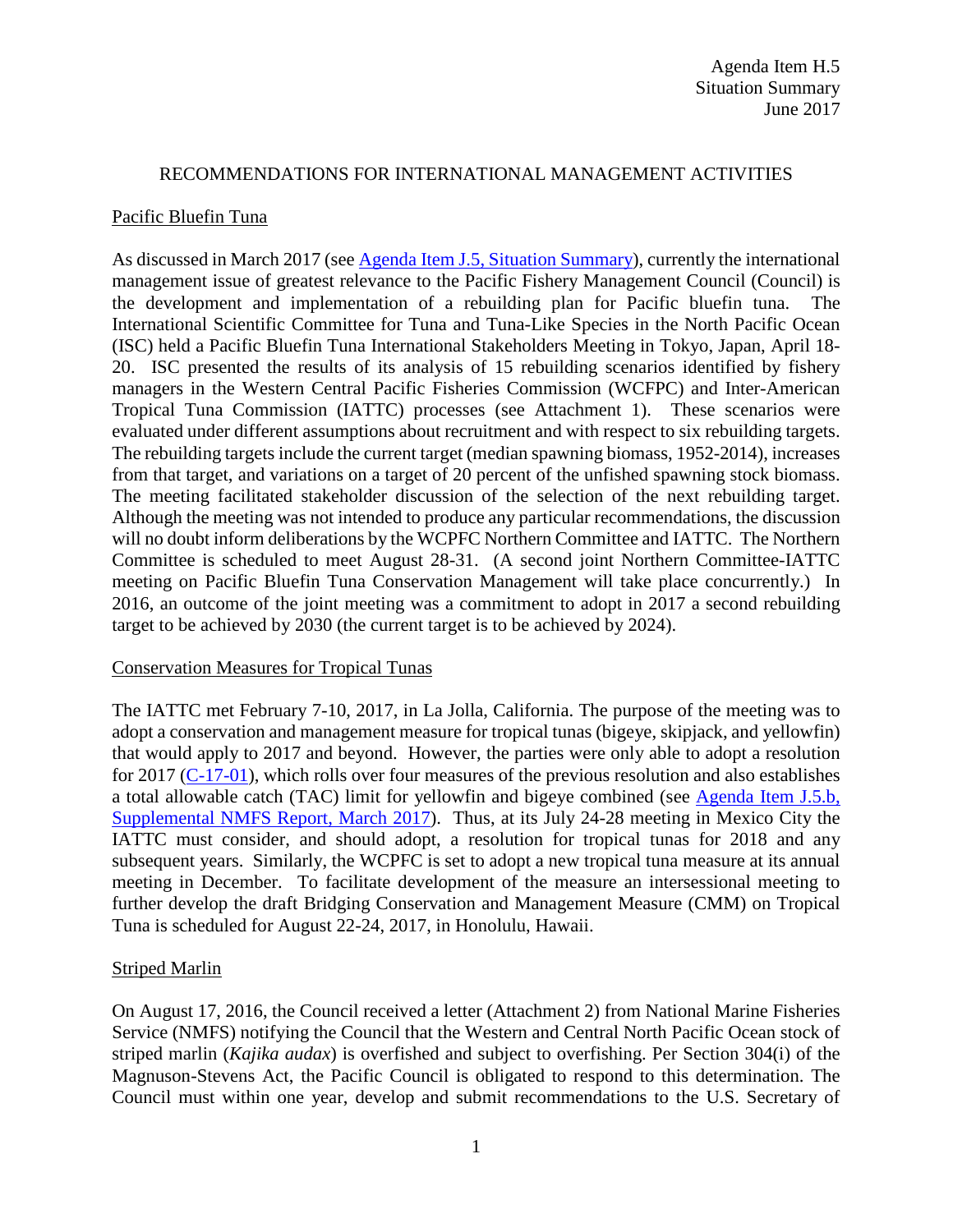Commerce for domestic regulations to address the relative impact of fishing vessels of the United States on the Western and Central North Pacific Ocean stock, if necessary, and develop and submit recommendations to the Secretary of State and Congress for international actions that will end overfishing on the stock. According to the [2015 stock assessment](http://isc.fra.go.jp/pdf/ISC15/Annex%2011_WCNPO_STM_ASSESSMENT_REPORT_2015_10Aug15.pdf) the boundary of the Western and Central North Pacific stock is defined to be the waters of the Pacific Ocean west of 140° W and north of the equator. Furthermore, the Council's Highly Migratory Species (HMS) Fishery Management Plan (FMP) and pursuant regulations prohibit the retention and landing of striped marlin by commercial fishing vessels. For these reasons it is unlikely that any fishing vessels managed under the HMS FMP catch fish from the Western and Central North Pacific stock. Thus, while there seems to be little or no basis for recommending additional regulations for west coast vessels, the Council does have the opportunity to make recommendations for international actions. The WCPFC adopted a conservation and management measure for striped marlin in 2010 (CMM 2010-01, Attachment 3), which calls for each member with vessels fishing in the convention area north of the equator to make a 20 percent catch reduction from the highest catch between 2000 and 2003. In its [2015 Plenary Report](http://isc.fra.go.jp/pdf/ISC15/ISC15_Report_1Sept15.pdf) the ISC offered the following conservation advice:

The stock has been in an overfished condition since 1977, with the exception of 1982 and 1983, and fishing appears to be impeding rebuilding especially if recent (2007-2011) low recruitment levels persist. Projection results show that fishing at  $F_{MSY}$  could lead to median spawning biomass increases of 25%, 55%, and 95% from 2015 to 2020 under the recent recruitment, medium-term recruitment, and stock recruitment-curve scenarios. Fishing at a constant catch of 2,850 t could lead to potential increases in spawning biomass of 19% to over 191% by 2020, depending upon the recruitment scenario. In comparison, fishing at the 2010-2012 fishing mortality rate, which is 49% above  $F_{MSY}$ , could lead to changes in spawning stock biomass of  $-18\%$  to  $+18\%$  by 2020, while fishing at the average 2001-2003 fishing mortality rate ( $F_{2001}$ - $_{2003}$ =1.15), which is 82% above  $F_{\text{MSY}}$ , could lead to spawning stock biomass decreases of -32% to -9% by 2020, depending upon the recruitment scenario.

According to the [ISC catch table](http://isc.fra.go.jp/fisheries_statistics/index.html) for striped marlin, catch has trended downward since the early 1970s. Annual catch has averaged 2,855 mt for the 10 years, 2006-2015. (It should be noted that catches reported in the 2015 stock assessment, 2007-2013, show a higher annual average, 3,077 mt versus 2,868 mt in the ISC catch table, for this period).

# Bigeye Tuna

Attachment 4 is an April 28, 2017, letter from Michael Tosatto, NMFS Pacific Islands Regional Administrator to Edwin Ebisui, Western Pacific Fishery Management Council Chair, notifying councils that NMFS will begin monitoring and reporting stock status of bigeye tuna (*Thunnus obesus*) separately for the Western and Central Pacific Ocean (WCPO) stock and the Eastern Pacific Ocean (EPO) stock. NMFS has determined that the EPO stock is not subject to overfishing and not overfished. For the WCPO stock, NMFS has determined that it is subject to overfishing, but not overfished. Similar to the striped marlin situation, vessels managed under the HMS FMP are unlikely to catch fish from the WCPO stock.

NMFS intends to submit a supplemental report providing additional information on international management activities relevant to the Council.